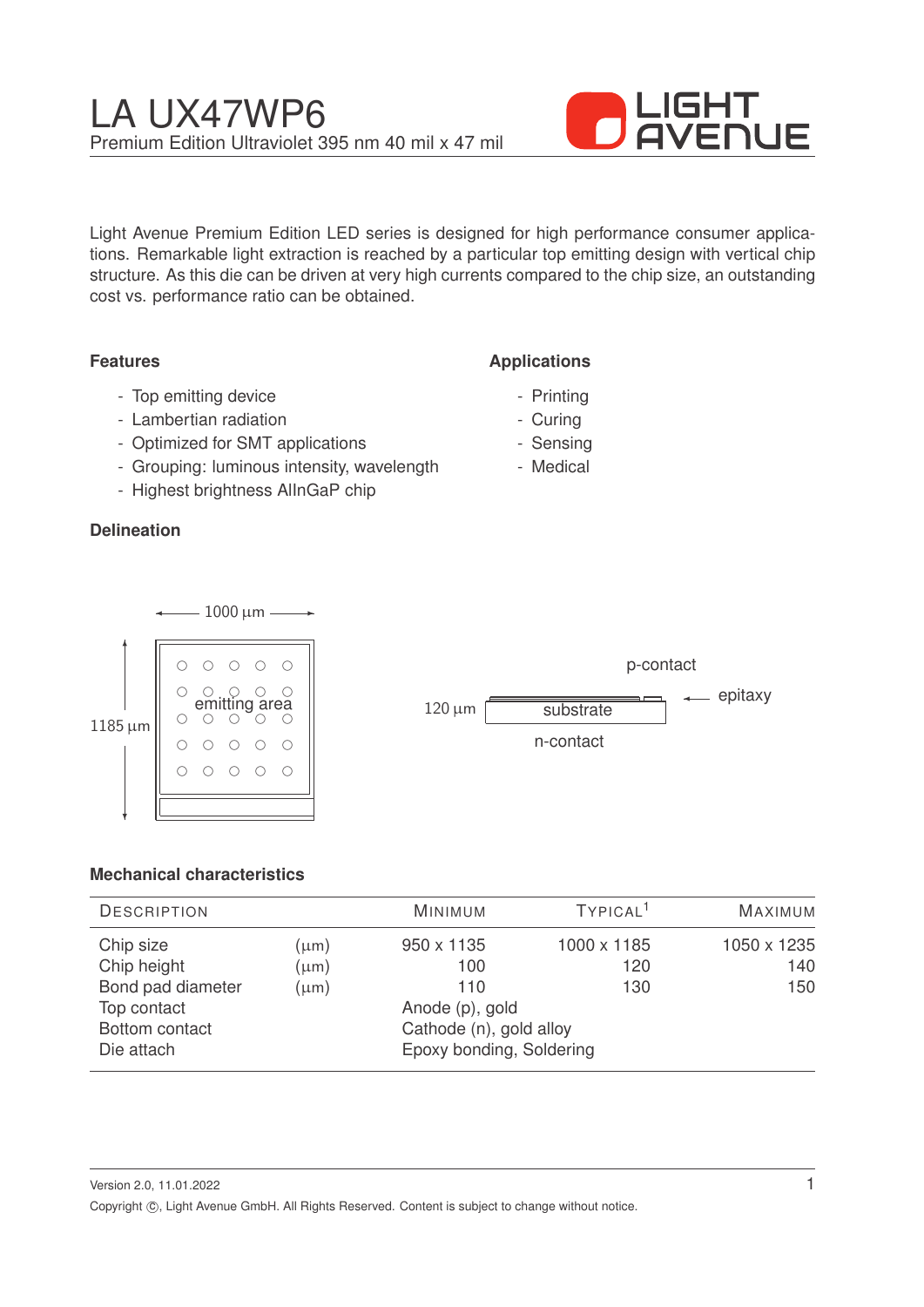

# Electro-optical characteristics ( $T_A = 25^{\circ} \text{C}$ )<sup>2</sup>

| <b>PARAMETER</b>                       | <b>SYMBOL</b>                     | CONDITION                                                      | Min. | TYP <sup>1</sup> | MAX. | Unit |
|----------------------------------------|-----------------------------------|----------------------------------------------------------------|------|------------------|------|------|
| Forward voltage                        | $V_{E}$                           | $I_F = 1000 \,\text{mA}$                                       | 3.20 |                  | 3.70 |      |
| Reverse voltage<br>Dominant wavelength | V <sub>R</sub><br>$\lambda_{dom}$ | not designed for reverse operation<br>$I_F = 1000 \,\text{mA}$ | 390  |                  | 400  | nm   |
| Radiant power                          | $\Phi_e$                          | $I_F = 1000 \,\text{mA}$                                       | 1000 | 1500             | 2500 | mW   |

# $\mathsf{Maximum}$  ratings  $(T_A = 25^{\circ} \mathsf{C})^3$

| PARAMETER                                      | <b>SYMBOL</b>     | VALUE.           | Unit               |
|------------------------------------------------|-------------------|------------------|--------------------|
| Operating temperature range<br>Forward current | $T_{op}$<br>$1_F$ | $-40135$<br>3000 | $^{\circ}$ C<br>mA |
| Pulse current                                  | $_{lp}$           | 4000             | mA                 |
| Junction temperature                           | $T_i$             | 150              | $^{\circ}$ C       |

## **Binning**  $(I_F = 1000 \text{ mA})$

|                    |        |      | WAVELENGTH (NM) |      |
|--------------------|--------|------|-----------------|------|
|                    |        | 390- | $392.5 -$       | 395- |
|                    |        | 395  | 397.5           | 400  |
|                    | >1000  | Y37  | <b>YM37</b>     | Z37  |
| Radiant power (mW) | >1250  | Y38  | <b>YM38</b>     | Z38  |
|                    | >1600  | Y39  | <b>YM39</b>     | Z39  |
|                    | > 2000 | Y40  | <b>YM40</b>     | Z40  |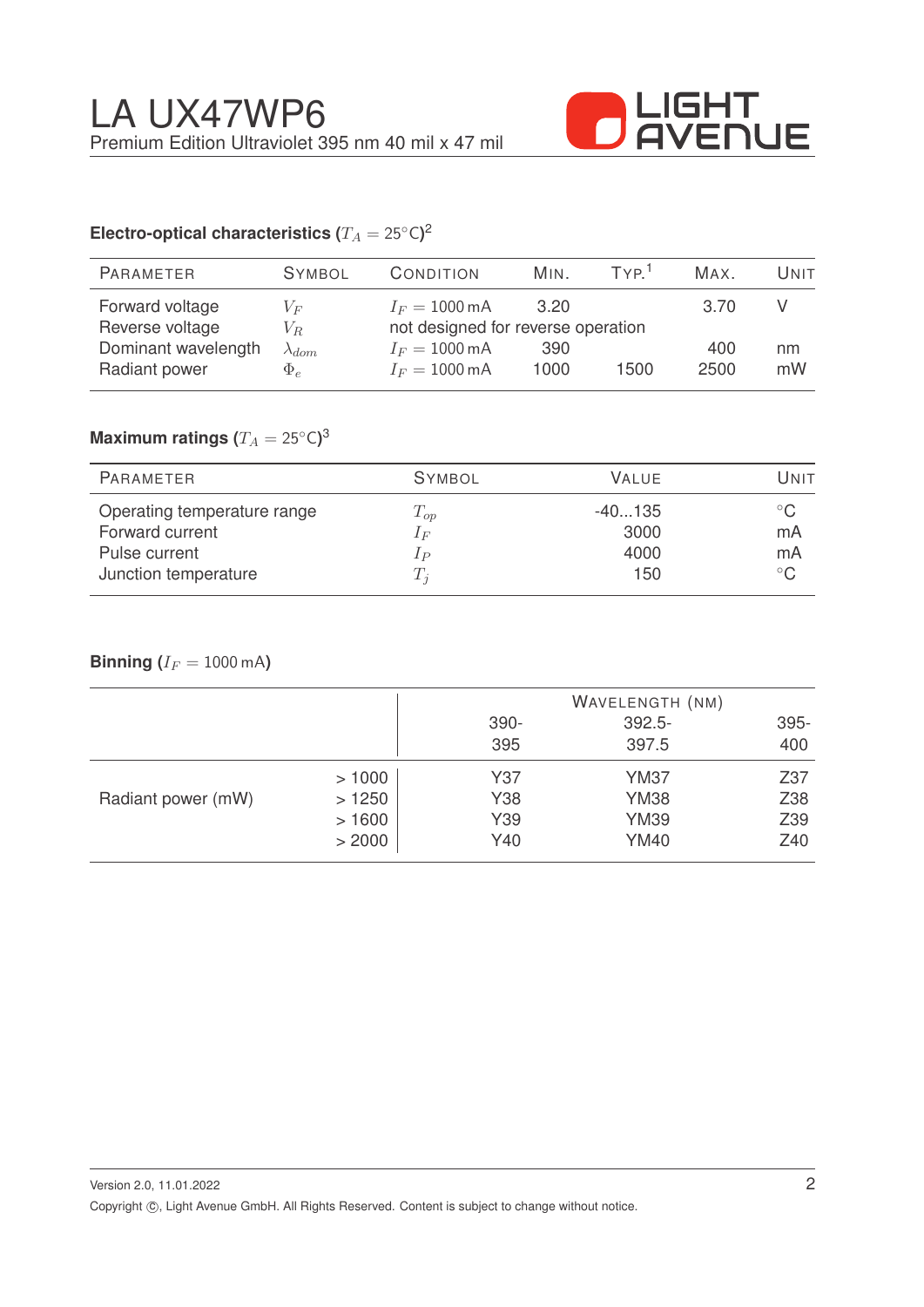

#### **Handling and Storage Conditions**

Storage time for wafers in sealed condition is not limited by the die itself, but may be limited by the adhesion of the blue foil (storage ambient conditions:  $T_a = 15...30^{\circ}$ C; relative humidity: < 60%, vertical storage). Customer has to make sure that there is no glue from the adhesive foil on the backside either by a die shear test or by visual inspection of the backside before production. The hermetically sealed shipment lot shall be opened under temperature and moisture controlled cleanroom environment only. Customers have to follow the according rules for desposition as the material can be hazardous for humans and the environment. Chips are placed on a blue foil, which may contain the following substance in a concentration of circ.18% wt: Bis (2 ethyl(hexyl)phthalate) (DEHP) [CAS #: 117-81-7; EC # 204-211-0]. Dice have to be handled ESD sensitive.

#### **Packing**

Chips are placed on a blue foil inside a 6 inch ring or alternatively on a blue foil (mylar). For shipment the wafers of a shipment lot are arranged to stacks. Please use the recycling operators familiar to you. If required you can ask for our help. Please get in touch with your nearest sales office. By agreement we will take packing material back, if sorted. Transport costs of any kind must be paid by customers. For packing material that is returned to us unsorted or which we are not obliged to accept, any costs incurred will be invoiced to you.

#### **Design Objectives**

The chip design was developed and released based on the producer's standard assembly procedures and packaging. Bond strength properties are in accordance to MIL-STD-750D, method 2037. Whether the chip fits to the customer's products with its according die and wire bond procedures and packaging must be evaluated by the customer himself. If workability problems arise after this release a mutually conducted problem solving procedure has to be set up, if the chips are suspected of contributing to the problems.The chips are produced with best effort, but on chip level a subset of the chip characteristics can be determined only. Performance of the chip in the customer's products can only be determined by the customer himself.

#### **Returns and Complaints**

For complaints and returns of material a RMA-number is necessary. Samples for analysis purposes can be send to us without credit.

#### **Shipping Conditions**

If not otherwise arranged, the "General Terms of Business of Light Avenue GmbH" apply for any shipment. If this document is not familiar to you, please request it at our nearest sales office.

Version 2.0, 11.01.2022 Copyright ©, Light Avenue GmbH. All Rights Reserved. Content is subject to change without notice.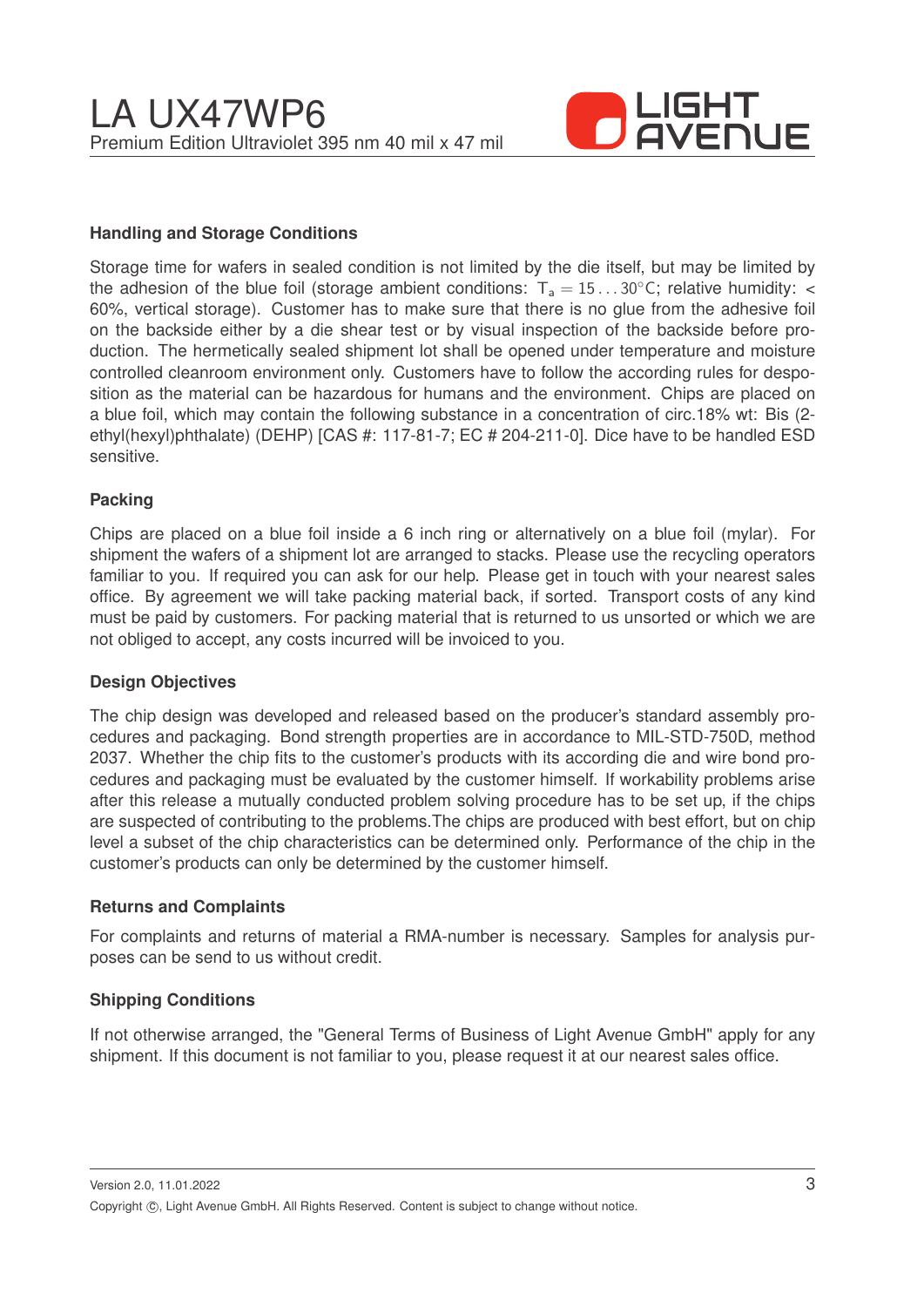

## **Disclaimer Attention please!**

- **Components used in life-support devices or systems must be expressly authorized for such purpose!**

Critical components<sup>4</sup> may only be used in life-support devices<sup>5</sup> or systems with the express written approval by us.

- All products, product specifications and data to improve reliability, function, design or otherwise are subject to change without notice .
- Light Avenue GmbH, its affiliates, agents, and employees, and all persons acting on its or their behalf, disclaim any and all liability for any errors, inaccuracies or incompleteness contained in any datasheet or in any other disclosure relating to any product. Light Avenue makes no warranty, representation or guarantee regarding the suitability of the products for any particular purpose or the continuing production of any product. To the maximum extent permitted by applicable law, Light Avenue disclaims (i) any and all liability arising out of the application or use of any product, (ii) any and all liability, including without limitation special, consequential or incidental damages, and (iii) any and all implied warranties, including warranties of fitness for particular purpose, non-infringement and merchantability. Statements regarding the suitability of products for certain types of applications are based on Light Avenue's knowledge of typical requirements that are often placed on Light Avenue's products in generic applications. Such statements are not binding statements about the suitability of products for a particular application. It is the customer's responsibility to validate that a particular product with the properties described in the product specification is suitable for use in a particular application. Parameters provided in datasheets and/or specifications may vary in different applications and performance may vary over time. All operating parameters, including typical parameters, must be validated for each customer application by the customer's technical experts. Product specifications do not expand or otherwise modify Light Avenue's terms and conditions of business, including but not limited to the warranty expressed therein. Except as expressly indicated in writing, Light Avenue's products are not designed for use in medical, life-saving, or life-sustaining applications or for any other application in which the failure of the Light Avenue product could result in personal injury or death. Customers using or selling Light Avenue products not expressly indicated for use in such applications do so at their own risk. Please contact authorized Light Avenue personnel to obtain written terms and conditions regarding products designed for such applications. No license, express or implied, by estoppel or otherwise, to any intellectual property rights is granted by this document or by any conduct of Light Avenue. Product names and markings noted herein may be trademarks of their respective owners.
- The information describes the type of component and shall not be considered as assured characteristics. Due to technical requirements components may contain dangerous substances. For information on the types in question please contact our Sales Organization.
- Lead free product RoHS compliant.
- The quality level of the final visual inspection shall comply to an AQL of 1.0 (according to MIL-STD-105E, level II), if the customer performes an incoming visual inspection of a shipment.